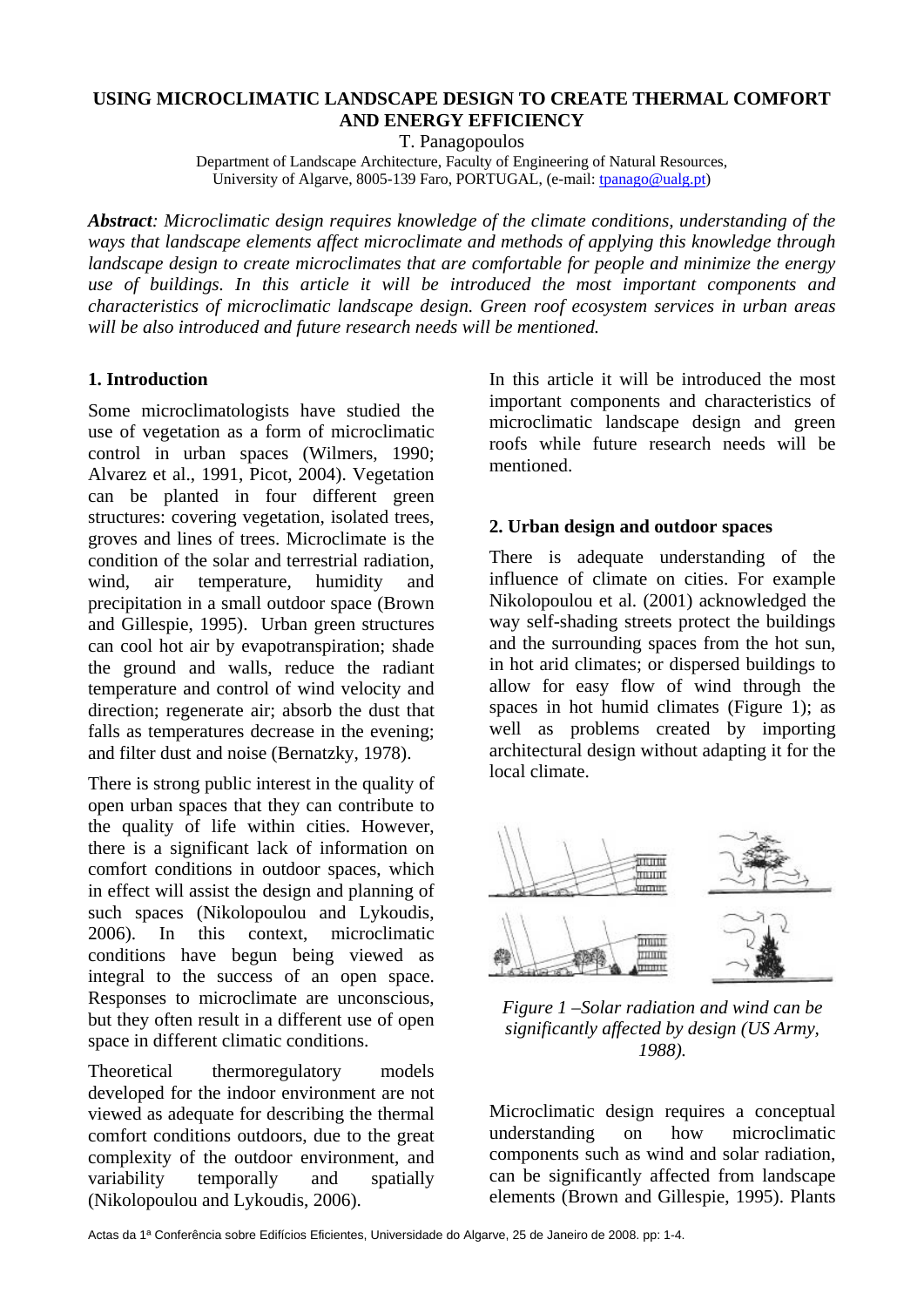have a strong effect on microclimate. Trees and green spaces can help to cool our cities and save energy. Trees can provide solar protection to individual houses during summer and evapotranspiration from trees can reduce urban temperatures. Trees also help mitigate the greenhouse effect, filter pollutants, mask noise, prevent soil erosion, and calm their human observers. Shading from trees is an effective way to significantly reduce energy for cooling purposes.

According to Brown and Gillespie (1995) and Torre (1999) microclimatic design involves a precise analysis of all the elements present on the studied site like:

• Location: Geographic position, topography, position related to water masses, urban form.

• Shape: Orientation, volume, dimension, proportion.

- Limits: Vertical and horizontal limits.
- Material characteristics.

• Vegetation: Species, age, soil, oxygen, water and mineral resources available, foliage form, colour, type (evergreen or seasonal).

• Field measures of a typical day of the period studied (air and radiant temperature, wind speed and direction, solar radiation and relative humidity).

• Growth hypothesis based on site parameters.

Akbari et al. (1997) found that by adding three trees per house in one storey buildings in US cities can reduce the cooling load between 17% and 57%. The direct effects of shading account for 10–35% of the total cooling energy savings and the remaining savings result from temperatures lowered by evapotranspiration. Conventional comfort theory relies on a steady state model where the production of heat is equal to the heat losses to the environment, aiming to keep a constant core body temperature of  $37^{\circ}$ C. In the 1980s a team of researchers at Berkeley (Bosselmann et al., 1984) worked on thermal comfort outdoors, particularly on implications of design solutions for city microclimate, which led to the San Francisco legislation for solar access and wind protection.

#### **3. The urban heat island**

The urban heat island has negative impact on people. People in cities often feel too hot in the summer due to the higher than average temperatures. This is intensified when the air temperature is higher than  $17^{\circ}$ C, the relative humidity is greater than 85%, the air pressure is more than 18.8 hPa and the windspeed is close to zero. This oppressiveness causes worse thermoregulation in our bodies as it slows down evaporation of sweat.

To reduce the negative impact of the urban climate on people, we need to increase the amounts of green spaces in cities. Green space has significant ecosystem services, which are defined as "the benefits human population derives, directly or indirectly, from ecosystem functions" (Costanza, 1997). Green areas "filter" the air and air pollution can be lower in a park by as much as 20 to 40% in comparison with the rest of the city (Jo, 2002). They can produce oxygen, purify air and water, regulate microclimate, reduce noise, protect soil and water, maintain biodiversity, increase air humidity, reduce thermal stress, enhance local air circulation, and have recreational, cultural and social values and improve our quality of life. (Loures et al., 2007).

In summer, green areas decrease air temperature by shading the ground (less solar energy reaches the ground, so less is absorbed by the surface and radiated back to the air as heat). According to Panagopoulos (2007) studying different colour soils in mine areas, surface soil temperature under shadow was on average  $19.5^{\circ}$ C lower than bare soil temperature of the same area, same time and type of spoil. Also studying the effect of olive trees shadow on soil temperature it was found that during summer period soil can be  $11^{\circ}$ C cooler under olive shadow and during winter 4<sup>o</sup>C warmer (Figure 2). As a result of shading, soil surface temperatures in a park may be 12<sup>o</sup>C lower than the temperature of a street surface and according to Akbari (2002) urban tree planting can account for a 25% reduction in net cooling and heating energy usage in urban landscapes. Urban shade trees offer significant benefits in reducing building airconditioning demand and improving urban air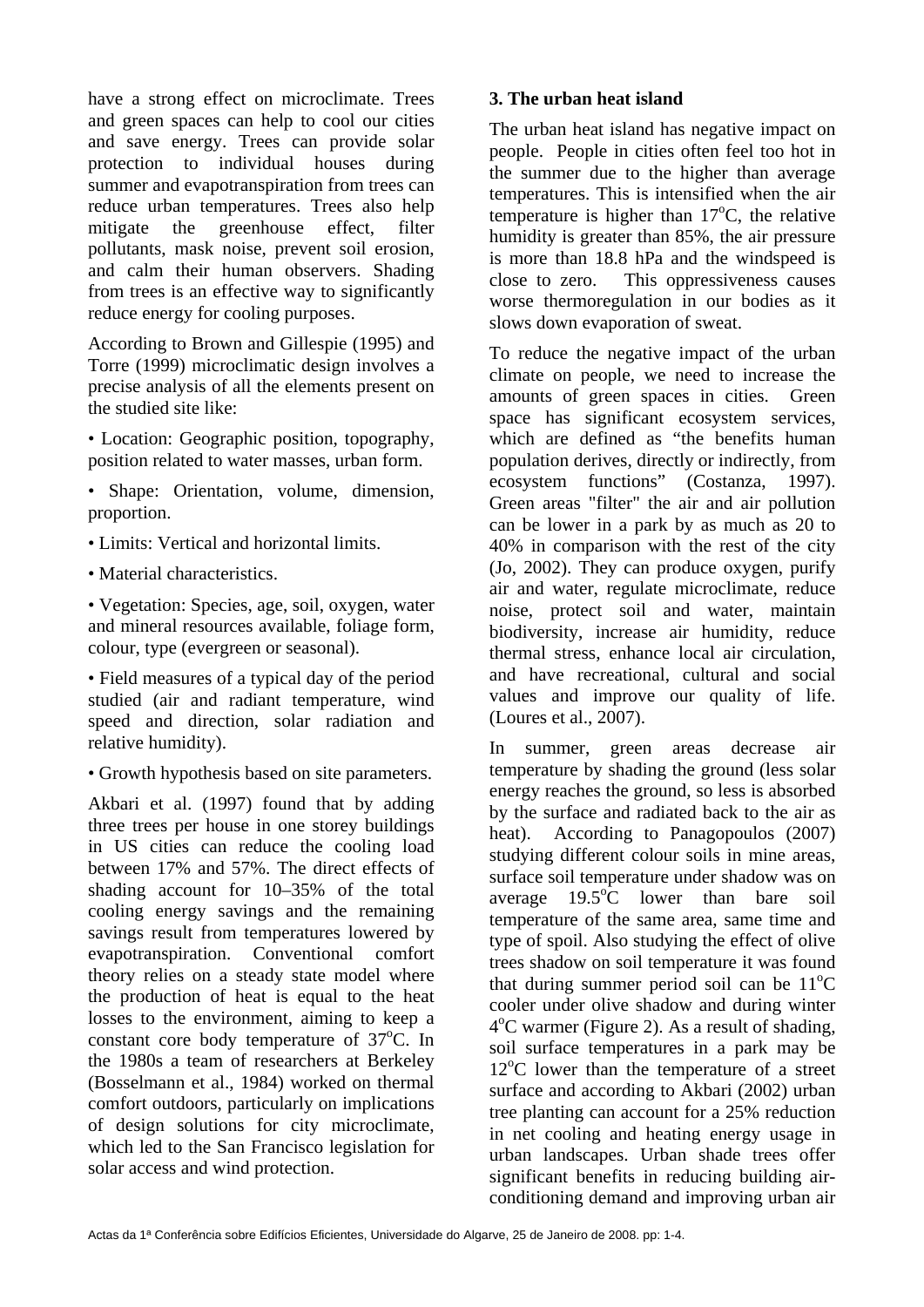quality with associated savings up to \$200 per tree. He estimates that a tree planted in Los Angeles avoids the combustion of 18 kg of carbon annually and it sequesters 11 kg.



*Figure 2 - the effect of olive trees shadow on soil temperature during summer and winter.* 

# **4. Green roofs**

Adopting strategies of reroofing and repaving in lighter colours and planting shade trees can effect substantial energy savings directly and indirectly (Rosenfeld et al., 2001). Green roofs (roofs with a vegetated surface and substrate) provide ecosystem services in urban areas, including improved storm-water management, better regulation of building temperatures, reduced urban heat-island effects, and increased urban wildlife habitat. Green roofs are becoming increasingly popular in hot countries to combat the urban heat island effect and in cold countries to filter and store some of storm water on site, thus, to not overload the sewer-wastewater system (Figure 3).

Roof gardens, the precursors of contemporary green roofs, have ancient roots. The earliest documented roof gardens were the hanging gardens of Mesopotamia, considered one of the seven wonders of the ancient world (Oberndorfer et al., 2007). Green-roof habitats contribute to local biodiversity conservation and provide aesthetic and psychological benefits for people in urban areas. Even when green roofs are only accessible as visual relief, they contribute to stress relief (Hartig et al., 1991). Other services of green roofs include urban agriculture (food production can provide economic and educational benefits) and sound pollution reduction (Dunnett and Kingsbury 2004).



*Figure 3 – The City Hall rooftop garden sits atop Chicago's City Hall.* 

## **5. Conclusions**

Improved microclimatic conditions have major implications for the development of cities. The energy use of the surrounding buildings is affected. By controlling sources of discomfort, sedentary activities, as well as the use of public transport cycling and walking, will be promoted. Successful areas will attract people, which in turn will attract businesses, workers, residents, and the area becomes economically profitable. The strong relationship between microclimatic and comfort conditions demonstrate that careful design can allow for the use of open spaces, balancing exposure and protection to the different climatic elements (Nikolopoulou et al., 2001).

Cost-benefit models are necessary for evaluating whether green areas and green roofs are in fact the most effective technology for mitigating common urban environmental problems. Further research is needed to identify suitable plant species for living roofs in different climatic regions. The role of biodiversity and native versus exotic diversity in living-roof performance has been little investigated. The potential benefits of roof greening for air quality have not studied yet.

The design of open spaces is very important for the urban environment and an understanding of the effects influencing thermal comfort in these spaces will assist in designing spaces that encourage public use all times of the year. However, this can only be feasible if great care is taken to include microclimatic concerns at the design phase. This would assist the design of cities and eventually the use of open spaces, by allowing for different activities to be carried